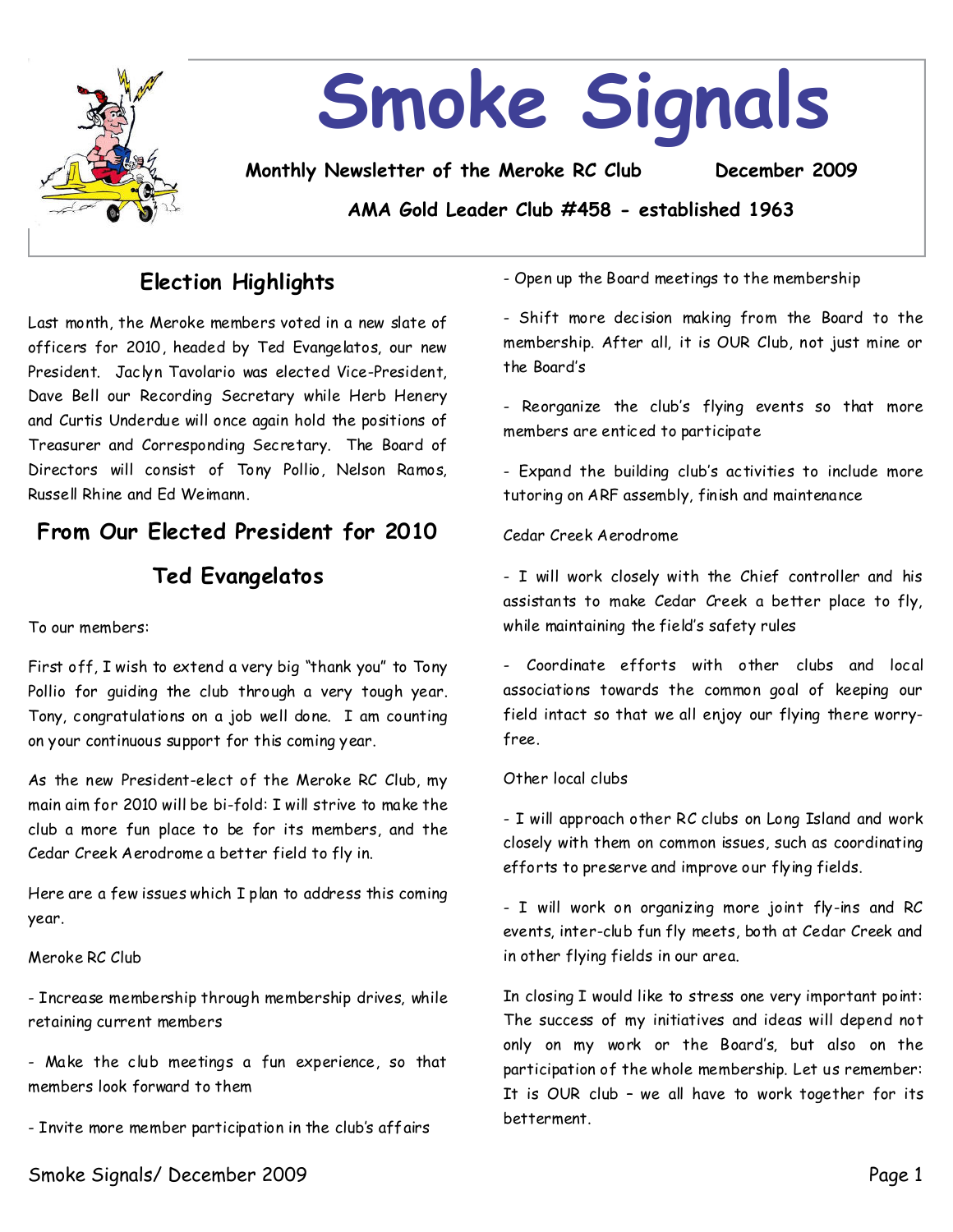# **Club Officers & Volunteers**

#### President Tony Pollio 516-794-9637 rctony@optonline.net **Vice President** Lou Pinto 516-785-6890 **Treasurer** Herb Henery 631-665-6274 **Recording Secretary** Ron Berg 516-781-3911 **Corresponding Secretary** Curtis Underdue 917-213-4459 **Board of Directors** Dave Bell 516-633-0034 Ed Wiemann 516-735-0733 Nelson Ramos 631-420-2889 Ted Evangelatos 516-997-0451 **Chief Field Controller** Bob Reynolds 516-775-4377 **Asst Chief Field Controllers** Tony Pollio 516-794-9637 Ed Wiemann 516-735-0733 **Field Safety Of ficer** Doug Frie 516-481-4089 **Smoke Signals Editor** Russell Rhine 516-484-0368 **Membership Committee** Frank Lasala Jaclyn Tavolario **Programs** Jaclyn Tavolario Phil Friedensohn-Advisor **Education** Charlie Lando **Friends of Cedar Creek** George Carley Ed Wiemann **Building Program**  Charlie Lando Ernie Schack Archivists Ron Berg Stan Blum **Webmaster** Ted Evangelatos **Social (Coffee)** Irv Kreutel Al Hammer **Raffles** Curtis Underdue **Show and Tell Ed Wiemann Video Librarian** Bob Cook **Audio/Visual**  Tom Cott **Come Fly With Me** Charlie Lando Dave Bell **Open Fly-In** Ernie Schack Dave Bell **TAG Program** Charlie Lando **Monthly Fun Fly** Chris Mantzaris Gene Kolakowski **One Fly** Ted Evangelatos Jaclyn Tavolario **Dinner** Jaclyn Tavolario **Picnic** Chris Mantzaris Nick Giuffre **Contest Directors** Allen Berg Tony Pollio Ernie Schack Tom Scotto **Flight Instructors** Allen Berg Ted Evangelatos Douglas Frie Dan Gramenga Mark Klein Gene Kolakowski Ken Mandel Tim Murphy Tony Pollio Mike Hagens\* Bob Reynolds Harvey Schwartz **\*Flight Instruction** Bill Streb Al Weiner **Coordinator** Mike Hagens 516-546-6773

meroke36@aol.com hahenery@aol.com rberg20@ymail.com curtisu@msn.com dave.bell0323@verizon.net eww46@man.com nel98rc@optonline.net tevangelatos@yahoo.com mrbrew@optonline.net rctony@optonline.net eww46@man.com dfrie@optonline.net rrhine@optonline.net Lou Pinto Harvey Schwartz

### **From the President**

"As my term as President of the Meroke R/C Club for 2009 comes to an end, I want to take this opportunity to thank each and every member of our club for their contribution toward making this a truly successful year for our club.

Our many accomplishments and successfully run programs and activities were listed in previous newsletters and will not be listed here.

I am truly thankful and grateful to have had so many members volunteer to ensure that our many activities and programs were successful in 2009.

Because of your efforts, it was a pleasure serving as your president this past year and I urge all members to support the incoming administration so 2010 will be even more successful for our club.

Happy Holidays

Tony Pollio

### Meroke's Awards/Holiday Dinner

Justa reminder: **Antonettes**on Thursday, December 10<sup>th</sup> at 6:00PM. Antonettes is located at 2701 Merrick Road in Bellmore.

### **Meroke Calendar**

| December 3rd              | Club Meeting 8 PM - Show & Tell |
|---------------------------|---------------------------------|
| December 10 <sup>th</sup> | Meroke Holiday Party            |
| December 17 <sup>th</sup> | Club Meeting 8 PM - TBA         |
| January 7 <sup>th</sup>   | Club Meeting 8 PM - Show & Tell |
| January 21st              | Club Meeting 8 PM - TBA         |
| February 4th              | Club Meeting 8 PM - Show & Tell |
| February 18 <sup>th</sup> | Club Meeting 8 PM - TBA         |

Meetings are held the first and third Thursday of each month at 8:00 PM at the First Presbyterian Church of Levittown located at 474 Wantagh Avenue. The church is about 1 mile north of Exit 28N on the Southern State Parkway. Additional information can be found on the club website - www.meroke.com.

**2010 Dues are Past Due** 

Smoke Signals/ December 2009 Page 2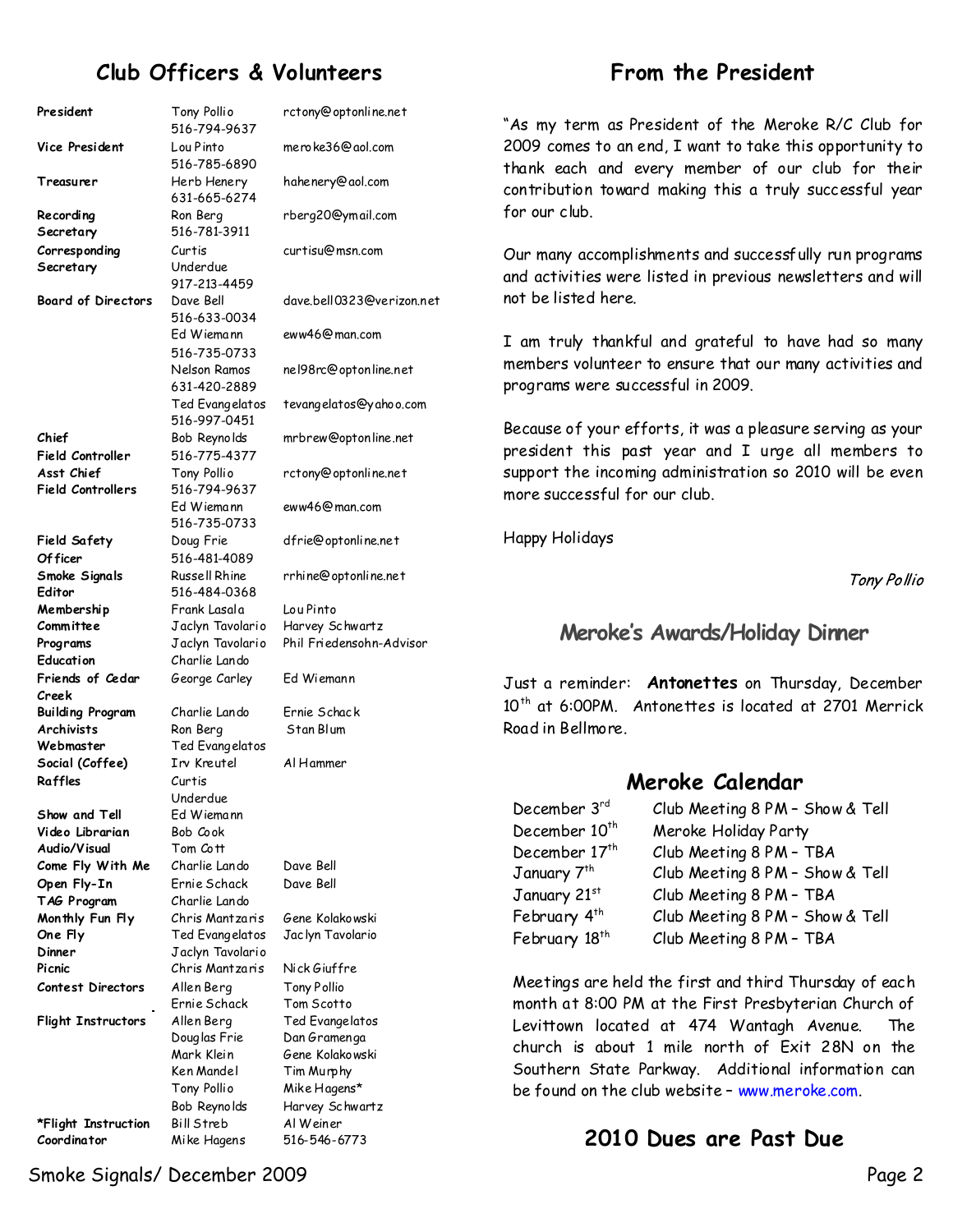### **Choosing the Right Brushless Motor**

Finding the brushless motor that is the best choice for your plane or helicopter can seem to be a daunting task due to the large number that are available. There are a few important considerations you should keep in mind when choosing. This article will help you identify these issues so you can spend more time flying and less time trying to find that "perfect" motor.

Ultimately, you want to swing a certain size prop at a certain RPM. In fact, the freedom you have in choosing propeller size and operating RPM can lead to huge performance gains over comparable glow motors used in many remote control airplanes. Prop and RPM selection determines how much power you need, it is important to choose a motor that is almost at its limits when running at that power level. A motor that is too small will overheat and ruin itself, a motor that is too large will be a detriment to performance, due to the added weight.

Translating propellor size and RPM into power requires some help. This help can come from a computer-based prop simulator, such as the Slough RC Model Club Prop Power, Thrust and Efficiency Calculations web site by Rod Badcock. You can also find data posted by someone who has done what you are trying to do; find out what prop they used, what RPM it spun, and how much power was used.

Your list of potential motors should now only contain motors that can comfortably (but not 'in their sleep') put out the power you need. Now you'll have to make decisions on the other things: battery voltage and capacity, direct drive or geared, outrunner or inrunner, and kV.

The easiest choice is whether to use direct drive or a gear box, so make that one first. If you want to turn high RPM (greater than 10,000 RPM) you'll probably want a direct drive inrunner. For lower RPM, you can run an outrunner in direct drive or an inrunner through a gearbox. The outrunner is simpler and quieter, but the inrunner in a gearbox can be more adjustable and slightly more efficient. In some cases, the outrunner can be quite a bit cheaper. Each has its advantages, so consider them both.

At this point you know what RPM your motor needs to turn. It is either the same as you want the prop to turn(direct drive), or at a ratio faster than the prop when using a gearbox. Motor RPM is going to determine your specific motor and battery choice, by the following approximate formula (assuming lithium polymer batteries).

#### **Motor RPM = 0.8 x 3.5V x Series Cell Count x Motor kV Rating**

You need to select the right motor and battery combination that will satisfy the motor RPM formula. You can do it with a low kV motor and a high series cell count battery, or vice versa.

Lithium polymer battery packs, such as the ones made by Thunder Power, are ideal for use with brushless motors in radio controlled airplanes and helicopters due to their low weight and high capacity compared to NiMH and NiCd packs. Along with a brushless motor and battery, you will also need a brushless speed control (ESC) with an amp rating equal to or greater than the peak current drawn by your motor.

Make your choice, order the parts, put them together, and test it with an Eagle Tree watt meter. You want to make sure that you are near the RPM and power levels you were aiming for. Remember, though, the most important test is how it performs in the air. Fly it, and fine tune with prop selection. Hopefully this article has brought you close enough that a motor or battery change isn't required.

# **Choosing the Right Electronic Speed Controller**

Choosing the right Electronic Speed Controller (ESC) for your radio control electric aircraft can be made quite simple. ESCs are available with many different features, limits, and price ranges. Sorting through the list of ESCs can be done by identifying what you need, and eliminating the rest.

The general procedure is to narrow the list down to ESCs that will get the job done, and then make your final selection based on price and preference. First, select ESCs based on their most fundamental features.

#### **Brushed or Brushless?**

R/C speed controllers are separated by the type of motor they work with, either brushed or brushless. If your motor has two wires, it is brushed, and you need a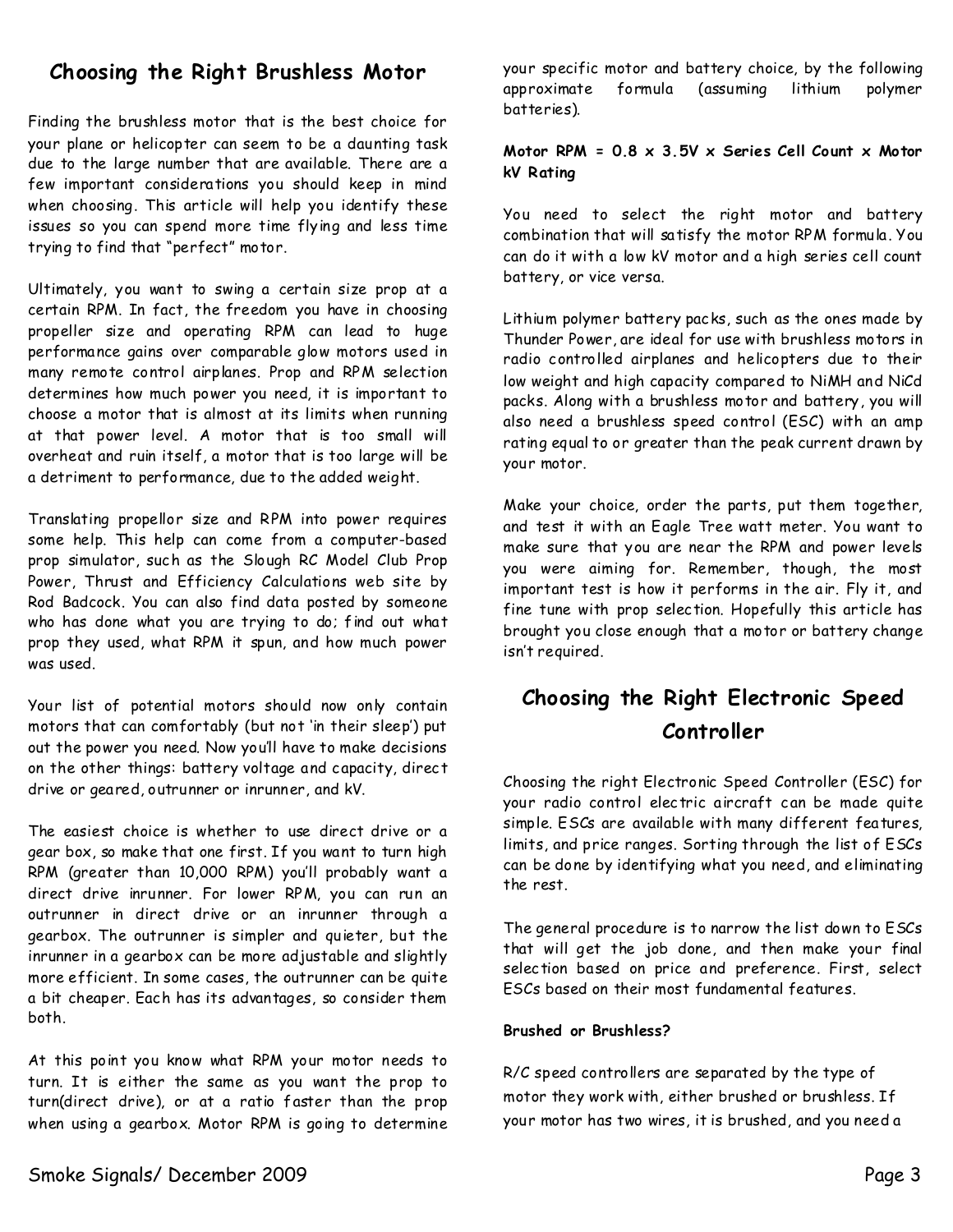brushed speed control. If it has three wires, it is brushless motor, and you require a brushless speed control. An exception to these rules are ESCs that can work with both types of motor, however this feature is not commonly available. Castle Creations and Hacker Brushless are two manufacturers of brushless motors and ESCs.

#### **Current Rating**

An ESC will have a power limit. To handle more power, the ESC needs to be larger, heavier, and is more expensive. It's important to know the peak current your motor is going to pull at full throttle. This determines the current rating you should look for in an ESC. Always choose an ESC with a current rating that is higher than what you need. If the motor is going to pull 12A, a 25A-rated ESC is a much better choice than a 10A-rated one. The 10A ESC will probably overheat and cook, even if you only fly at half throttle. ESCs are relatively light and maintain great resale value, so this is one item in your power system where skimping isn't worth while.

Choosing the correct type and identifying the minimum current rating are the two big steps. The next choices depend on your preferences. Here are some of the features and limits that canaffect your selection.

#### **Voltage Rating**

All ESCs have voltage limits. Some even have more than one! What is your battery voltage? Choose an ESC that is designed to work with an equal or higher voltage. Some ESCs are designed for low voltages (below 13V), some for medium voltages (below 25V), and some for high voltages (above 25V). You shouldn't connect a high voltage battery to a low voltage ESC, but it is also wasteful to use a high voltage ESC with a low voltage battery. The second voltage rating that some ESCs have is based on their Battery Eliminator Circuit (BEC). For an ESC to provide power to your receiver and servos, it has to drop battery voltage down to 5V. This becomes difficult once battery voltage is above 13V, so usually a separate receiver battery or voltage regulator is required. Consider what is going to be powering your receiver and servos.

#### **Low Voltage Cutoff (LVC)**

To protect your lithium polymer battery pack from being discharged too much, most ESCs can shut down when they sense battery voltage has become too low. This is

almost always a useful feature, as it can save your li poly battery from being permanently damaged.

#### **Price**

ESCs with the same current and voltage rating can vary in price. Investigate this large market, and put prices on the features that you want.

#### **Programmability**

Some ESCs simply work out of the bag, like a servo. Others can be fine-tuned and set up with exotic throttle profiles. The most advanced can be configured via a computer program and cable.

### **How do you Like this View?**

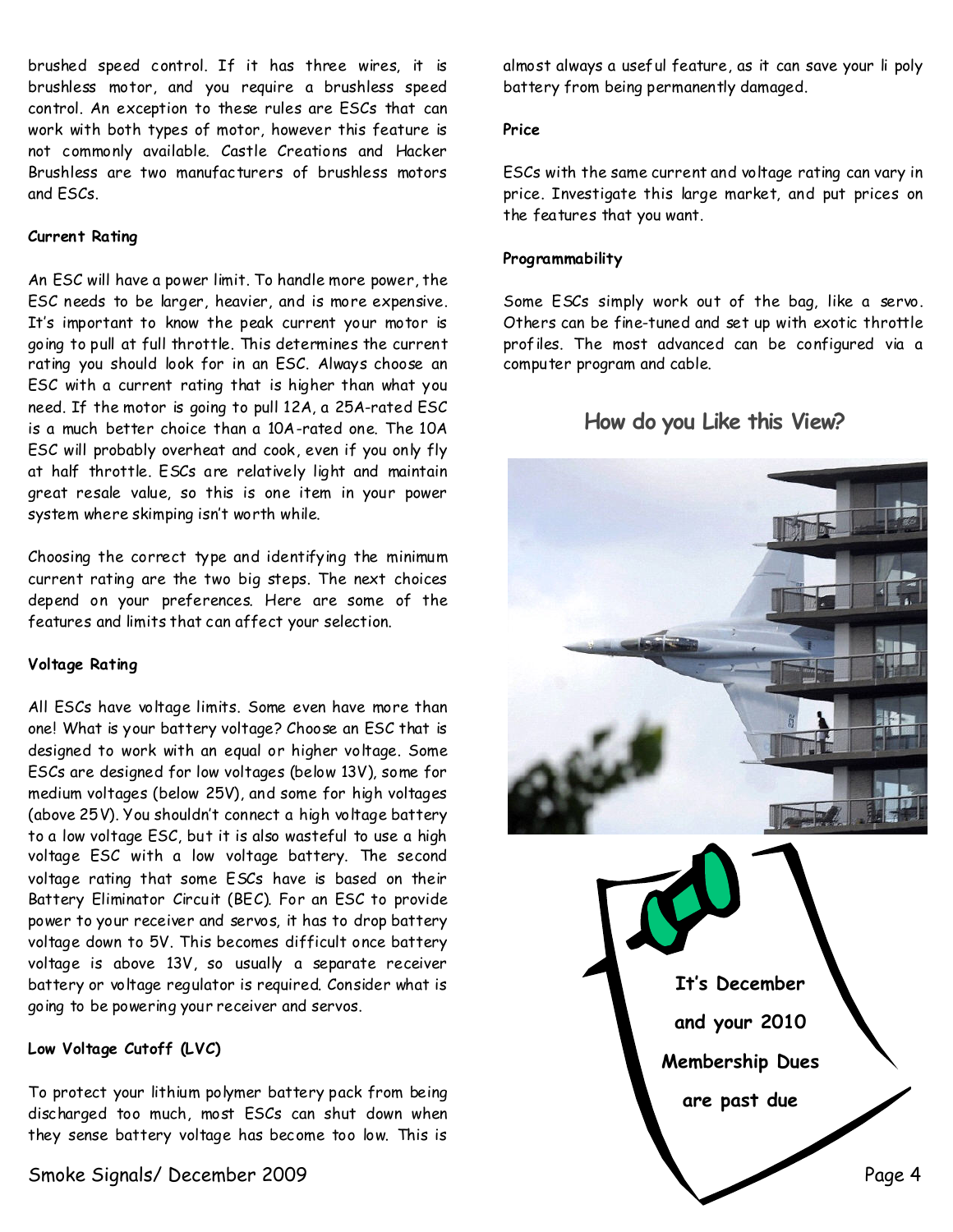# **Changing the Composition of Fuel**

Occasionally, you may want to change the component percentage of an existing fuel, such as increasing its castor oil content. This would be advantageous for the break-in and normal operation of certain engine types (e.g., ringless iron/steel pistons/cylinders; plain-bearing crankshaft support). What are the requirements? You must know the existing oil percentage, and the quantity of the fuel to be changed.

#### **Example**

If 1 gallon (128 ounces) of the existing fuel blend contains 18% castor oil and you want to increase it to 22%, the oil content needs to be increased by 4%. Here's a formula that tells you exactly how much castor oil to add:

**Ounces To Add =((F-I)xA)/(100-F)**

- F is the final percentage of oil desired
- I is the initial percentage of oil already in the fuel
- A is the number of ounces you are treating.

#### **Example:**

If you have 1 gallon (128 oz.) of 18% synthetic oil fuel, and youwant to add castor oil to bring it up to 22%, then find the following:

 $F = 22$ ;  $I = 18$ ; and  $F - I = 4$ 

In the numerator portion of the formula, because there are 128 oz. in a U.S. gallon, multiply  $4 \times 128 = 512$ In the denominator portion of the formula, 100-22 =78

Finally,512/78= 6.6 oz. (195.2 ml)

There might not be enough room in a gallon can to accept the 6.6 ounces of additional castor oil. You may have to mix everything between two 1-gallon jugs. You can also use this formula for increasing a fuel's nitromethane or methanol content. Of course, when you increase the percentage of these chemicals, the total volume of the fuel may change significantly; so recalculate the lubricant percentage based on the new total volume and modify as necessary.

#### **ADDITIONAL INFORMATION**

Many technically minded modelers may want to consult the book, "Power: Beyond the Basics (available at the rcstore.com) for additional information and techniques concerning glow fuel; some of the topics addressed include:

- Determining an existing fuel's lubrication content
- · Mixing your own fuel (getting the chemicals, obtaining the hardware, calculating the volumes, transferring the fuel blend, fuel use tips)

# **Monthly Fun Fly**

November's Fun Fly was successfully held at the field and it concluded a very successful season of competition. The standings were tight at the top and Bob Reynolds had to continue with his skilled flying to hold off Tom Tavolario and Ted Evangelatos. Bob tied for second place for the day but managed to hold onto the lead he possessed for most of the season. Jaclyn ran another great day of competition assisted by the judging/scoring team of Dave Bell and Russ Rhine..

| Place | Flier               | Points |
|-------|---------------------|--------|
| 1     | <b>Bob Reynolds</b> | 84     |
| 2     | Tom Tavolario       | 92     |
| 3     | Ted Evangelatos     | 104    |
| 4     | Patrick Boll        | 138    |
| 5     | Nelson Ramos        | 164    |
| 6     | Gene Kolakowski     | 169    |
|       | <b>Tony Pollio</b>  | 169    |
| 8     | Curtis Underdue     | 176    |
| 9     | Allen Berg          | 179    |
| 10    | <b>Richard Boll</b> | 196    |
| 11    | Ron Berg            | 207    |
| 12    | Chris Mantzaris     | 209    |
| 13    | Mark Klein          | 218    |
| 14    | Peter Ackerman      | 221    |
| 15    | Kevin Urso          | 223    |